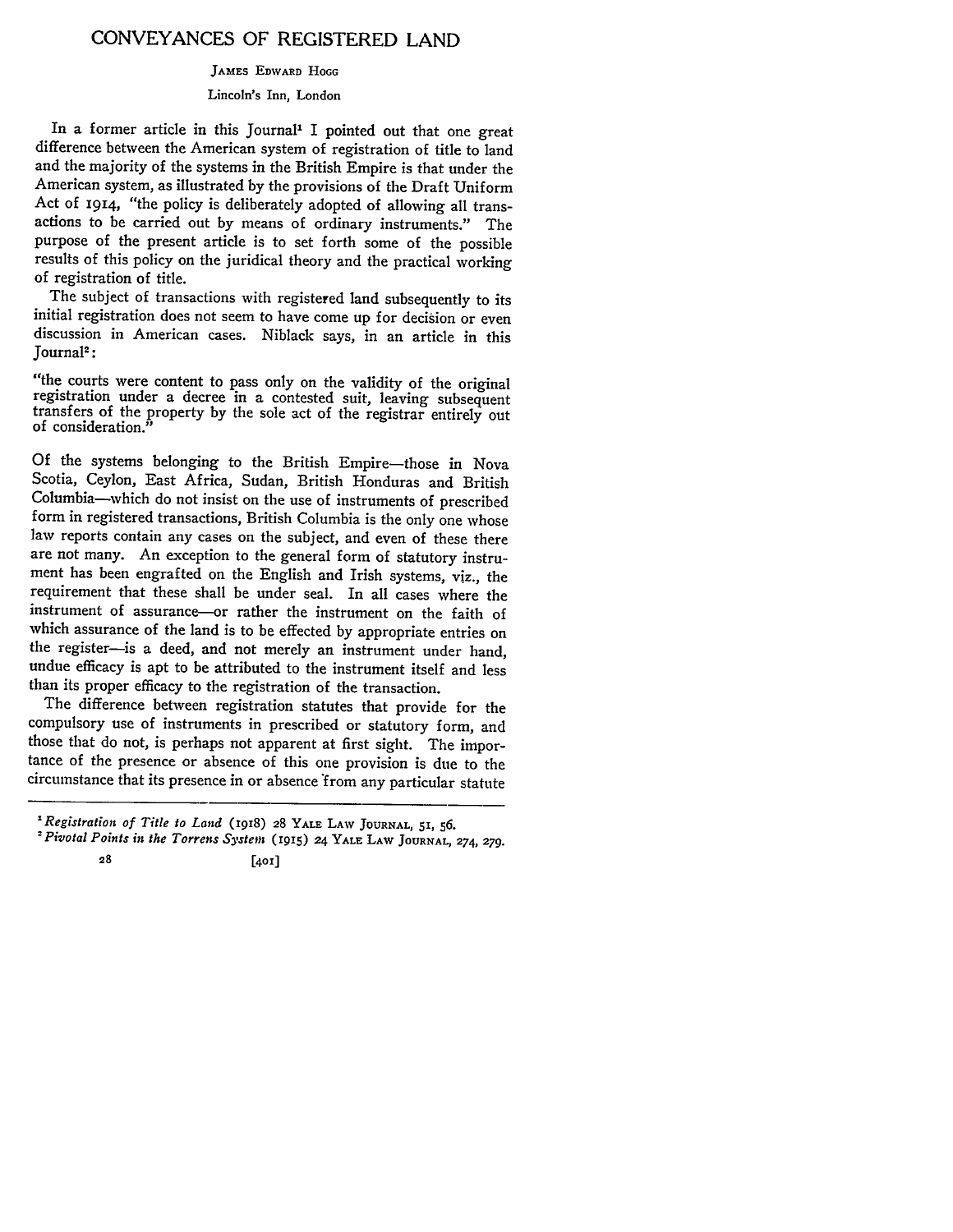is, as a matter of fact, always accompanied by other differences, so that registration statutes under which statutory instruments must be used for registered transactions differ from those under which ordinary instruments may be used in other respects also. These other points of difference will be found to be of even greater importance than the mere use of an instrument in one or another form.

Both classes of statutes—those that do, and those that do not, insist on the use of statutory instruments-agree in making registration essential for effecting any complete assurance of the land.<sup>3</sup> Notwithstanding considerable difference in detail and in form of enactment, the provision in the American Draft Uniform Act of 1914, requiring all transactions to be registered as a condition of complete validity, may be taken as broadly typical of the corresponding enactment in British statutes. This provision is contained in and forms part of section 47 which is as follows:

"Except as otherwise specially provided by this Act, registered land and ownership therein shall be subject to the same rights, burdens and incidents as unregistered land, and may be dealt with by the owner, and shall be subject to the jurisdiction of the courts, in the same manner as if it had not been registered. But registration shall be the only operative act to transfer or affect the title to registered land, and shall date from the time the writing, instrument, or record to be registered is duly filed and entered in the office of the proper registrar. Subject to the provisions of section *44,* no voluntary nor involuntary transaction shall affect the title to registered land until registered in accordance with the provisions of this Act."

Section 44 of the Draft Uniform Act, referred to in this section, enacts that the registered owner holds his land free from all adverse claims, except those arising through fraud, forgery, unregistered statutory rights, taxes, and occupation leases for a year. A similar enactment forms part of nearly every registration statute.

Among statutes providing for the use of statutory forms, that of Victoria (Australia) may be taken as typical: "The proprietor of land, or of a lease, mortgage or charge, or of any estate, right or interest therein respectively, may transfer the same by a transfer in one of the forms in the seventh schedule"; so as to the right to make leases and mortgages, etc.<sup>4</sup> Under such enactments as these the statutory method of transferring, leasing, etc., is compulsory in case of all registered transactions, though in some jurisdictions discretion as to insisting on exact compliance with prescribed forms is expressly

The exception may be neglected for the present purpose.

<sup>&#</sup>x27;See Victoria: Transfer of Land Act, 1915, secs. 121, **131,** 145, printed in Hogg, *Registration of Title to Land throughout the Empire* (i9o8) 424, 426, 43o. Or see New South Wales: Real Property Act, x9oo, secs. 46, **53, 56,** printed in Hogg, *Australian Torrens System* **(19o5)** 1O8, **110, 11I.**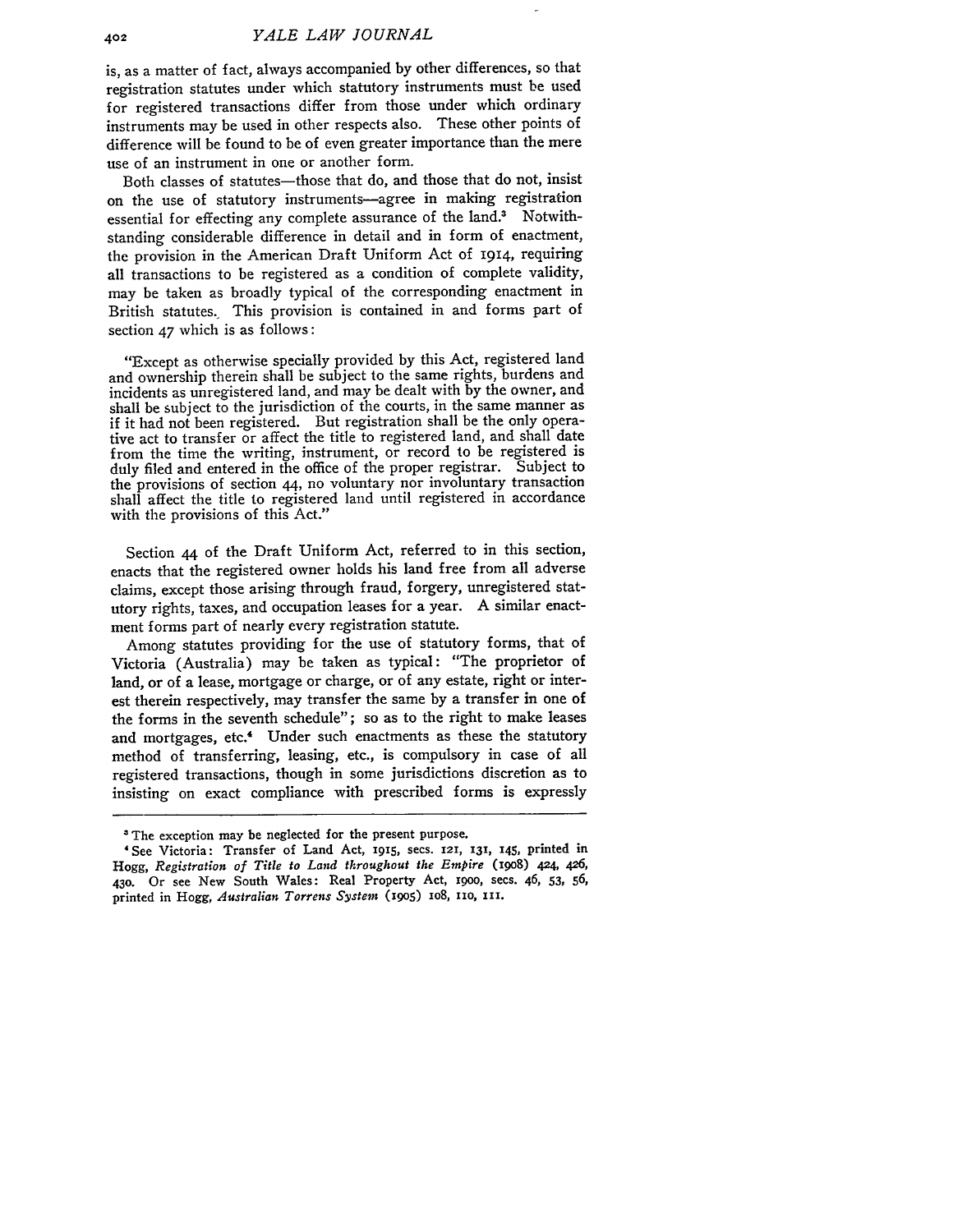allowed to the registry office.5 This compulsory use of statutory instruments is, however, confined to certain stated transactions, and though the statutory instruments may be modified so as to embrace most ordinary transactions, statutes of this class are very far from requiring every instrument affecting land to be registered. No provi- sion, for instance, is made for the registration of contracts for sale. The provision, therefore, that "no instrument until registered . . . shall be effectual to pass any estate or interest in any land,"<sup>6</sup> does not apply to every instrument affecting land, but only to such instruments as are registrable.

It therefore appears that systems of registration of title that make provision for compulsory use of statutory instruments differ from those that do not on two points: Only statutory instruments are registrable, and ordinary instruments are not to be used for registrable transactions. In the systems that make no provision for compulsory use of statutory instruments, every instrument affecting land is registrable, and ordinary instruments may, and in effect must, be used for registrable transactions.

It will be found that systems in which no provision is made for compulsory use of statutory forms differ from other systems in practical working and juridical theory in the following ways: (i) All transactions subsequent to initial registration will be in the nature of orig- inal or initial applications for registration, and will require the exercise of considerable judicial discretion on the part of the registry office; (2) professional assistance in the preparation of the simplest conveyance or mortgage will be almost indispensable; **(3)** the nature of the rights conferred by the execution of a conveyance, mortgage, etc., and pending registration will be difficult to determine, and will not necessarily be governed by the analogy of other systems;  $(4)$  in the case of mortgages the nature of the right conferred on the mortgagee both before and after registration will be still more difficult to determine, since the ordinary form of mortgage in fee will continue to be a "sham conveyance" and will not be a statutory charge as under other systems.

The first two of these points may be dealt with together. The utility of statutory forms of instruments lies in their saving the necessity of legal assistance in the majority of simple transactions, and enabling the registration to be carried out almost automatically, thus making the function of the registry officers ministerial rather than judicial. These advantages are lost where ordinary assurances continue to be employed. The use of technical words, and of clauses conferring

*<sup>&#</sup>x27;Crowley v. Templeton* (1914, H. **C.** Austr.) **17 C.** L. R. 457; and see Hogg, *Registration of Title to Land throughout the Empire* (i9o8) **21r.**

New South Wales: Real Property Act, 1900, sec. 41, printed in Hogg, *Australian Torrens System* (19o5) io6.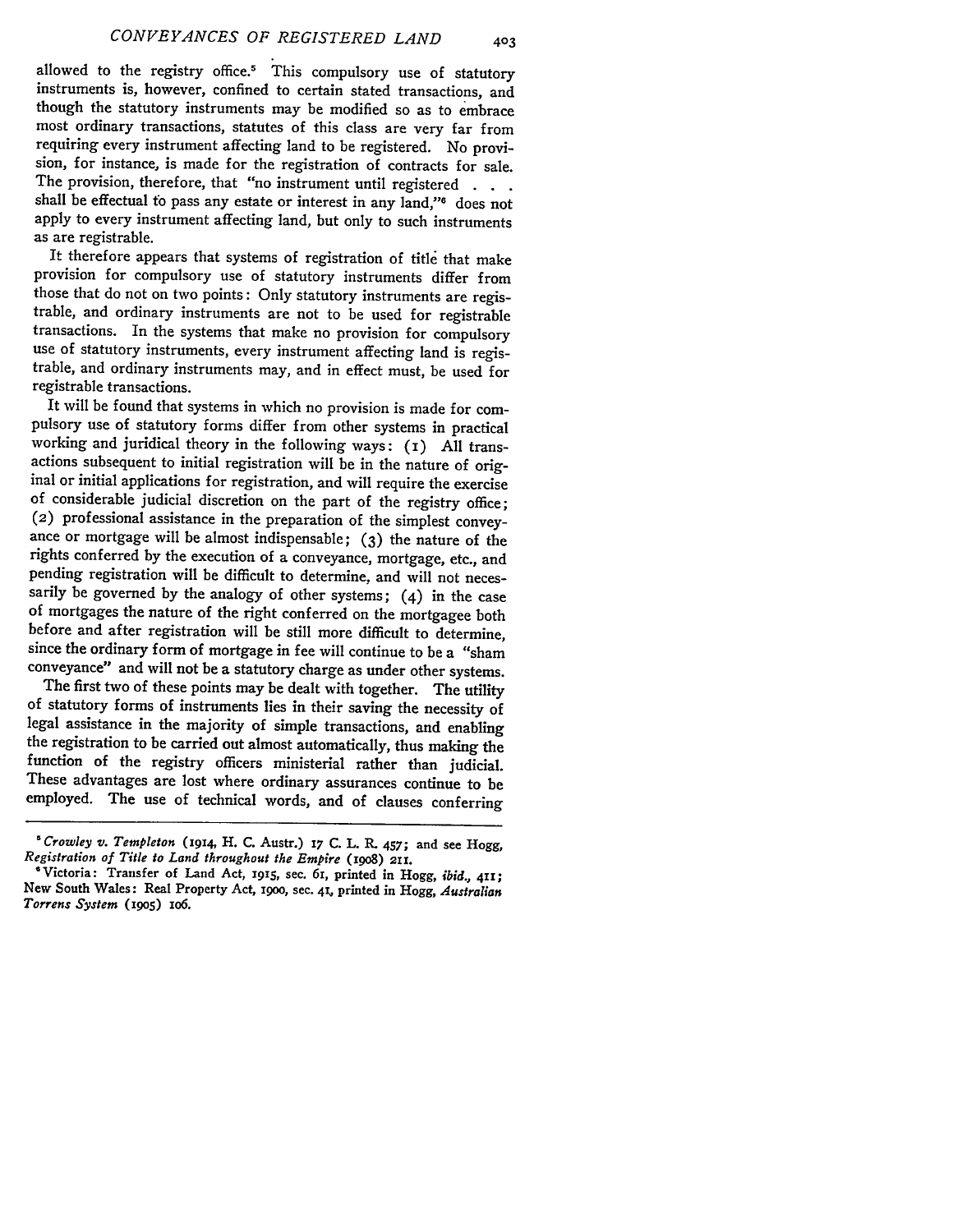express powers and embodying express covenants, is inseparable from **the** ordinary form of conveyance, lease or mortgage. Such documents cannot be prepared **by** a layman, and their meaning and effect cannot be properly appreciated **by** laymen. A higher degree of legal equipment will be required in the registry officers, and each transaction will have to be much more closely scrutinized than if simple and wellunderstood forms were employed. Every transaction will thus tend to resemble an application for initial registration, in which the applicant's title has to be investigated as on the sale and purchase of land. This must inevitably impede the smooth and rapid working of the registry.

With respect to the nature of the rights conferred **by** ordinary conveyances or mortgages pending registration, the difficulty of determining what effect is to be given to an unregistered instrument, when registration is made "the only operative act to transfer or affect the title" to the land, is dual: Is the right conferred an actual interest in the land? If so, is it an equitable interest, or if not an equitable interest how is it to be described? There is no question about its being a legal interest, for the legal interest or complete ownership is only conferred by registration.<sup>7</sup> The question resolves itself into the following alternatives: The unregistered instrument confers either an equitable interest, or an interest that is neither legal nor equitable, or else a mere personal right, like a chose in action, that is not an interest in the land at all. But the last of these three alternatives may be dismissed with little more than its mere statement. The view that an unregistered instrument confers a mere personal right and nothing that can be called an interest in land does not seem tenable on any ground of principle or authority. The real choice lies between an interest that can properly be described as equitable and one that cannot be so described. To a great extent it is a matter of words, and if the interest conferred **by** the unregistered instrument is not "equitable," how is it to be described?

In the majority of systems of the Australian type the view has generally been taken that interests conferred **by** recognized but unregistrable instruments, such as contracts for the sale of land, are true equitable interests. The difficulty has been to find a suitable name for<br>interests, conferred, by unregistered, registrable, instruments. The interests conferred by unregistered registrable instruments. Australian case of *Barry v. Heider8* illustrates this. This case arose under the New South Wales registration statute. A statutory form of transfer of land had been executed under circumstances that rendered it voidable. While still unregistered the transferee executed a mortgage over the land. Before either transfer or mortgage were

<sup>&</sup>lt;sup>7</sup> "Registration is the operative act to convey title." *Tyler v. Court of Registration* (19oo) **175** Mass. 7r, 8o, **55 N. E. 812.**

<sup>8</sup>**(1914,** H. **C.** Austr.) ig **C.** L. R. **197,** under the New South Wales: Real Property Act, Igoo, referred to in note **4,** *supra.*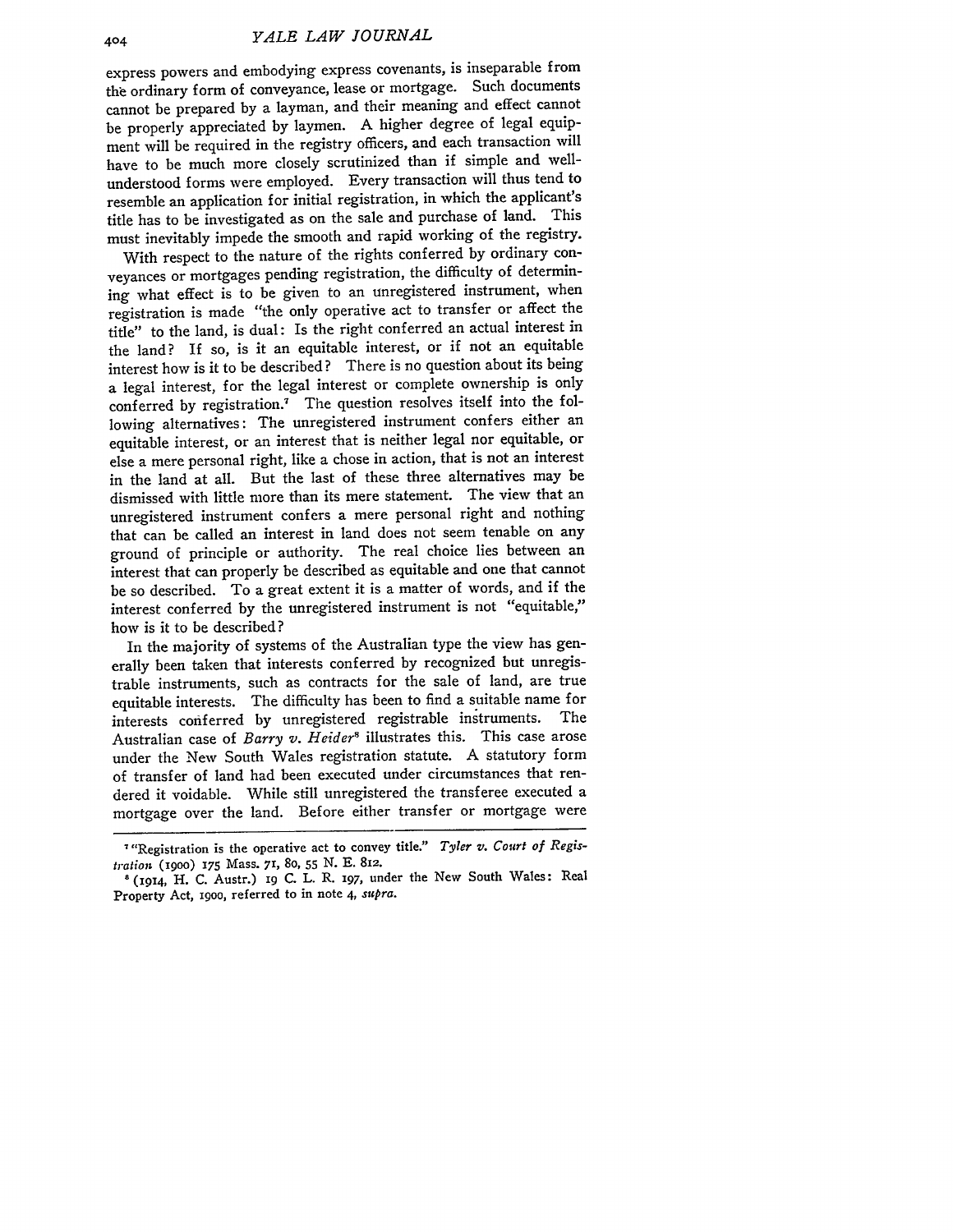registered proceedings were taken, by the transferor to set the transfer aside. The mortgagee claimed to have such an interest in the land as entitled him to keep his security as a charge on the land, notwithstanding that the transferor was entitled to avoid the transfer as against the transferee. This claim was upheld, on the ground that the unregistered transfer conferred on the transferee an interest which he was entitled to deal with, and the transfer being voidable only and not void, the right of the mortgagee was better than and must be held prior to the right of the original transferor. Two judgments were delivered. That of Griffith, C. J. proceeded on the broad view that, notwithstanding the enactment, "no instrument until registered . . . shall be effectual to pass any estate or interest in" land, "equitable claims and interests are recognized by the" registration statute; the equitable claim or right conferred by the unregistered transfer "was in its nature assignable by any means appropriate to the assignment of such an interest." The judgment of Isaacs, J. was more elaborate. He admitted that under the enactment above quoted the registrable instrument would not pass any estate, legal or equitable, but he proceeded to draw the distinction, referred to above, between "rights" created by ordinary unregistrable instruments and those created by a statutory registrable instrument. The learned judge said:

"The Land Transfer Act does not touch the form of contracts . . . . Consequently sec. 41, in denying effect to an instrument until registered, does not touch whatever rights are behind it. Parties may have a right to have such an instrument executed and registered; and that right, according to accepted rules of equity, is an estate or interest in the land. Until that instrument is executed, sec. **41** cannot affect the matter, and if the instrument is executed it is plain its inefficacy until registered-that is, until statutory completion as an instrument of title-cannot cut down or merge the pre-existing right which led to its execution."

The position then was the same, "as to equitable remedies, as if the land were not under the" registration statute. It would be in accordance with the views expressed in *Barry v. Heider* by both judgments to call the interest under the unregistered and registrable instrument a "right to registration."

The Irish courts have gone much further in laying down the doctrine that "no estate, legal or equitable, passed from the transferor to the transferee until registration."10 The words of the Irish enactment are: "Until the transferee is registered as owner of the land (the instrument of transfer) shall not confer on the transferee any estate

*<sup>&#</sup>x27;Barry v. Heider, supra, 216.*

<sup>\*</sup>Pim *v. Coyle* (igo7) I L. R. Ir. **330.** Other trial cases are cited in Hogg, *Registration of Title to Land throughout the Empire* (iso8) 114.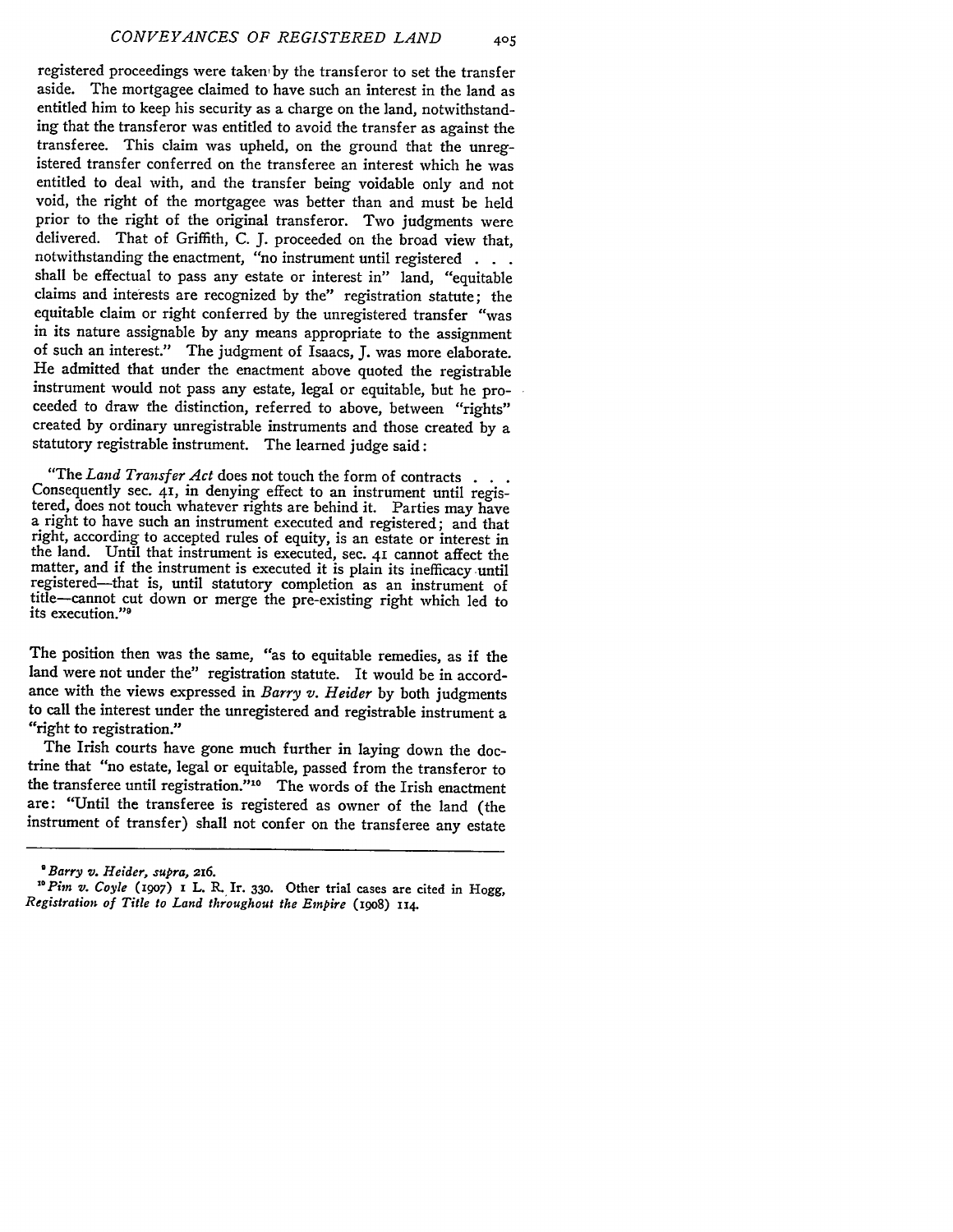in the lands."<sup>11</sup> In *Pim v. Coyle* the transferee neglected to register until after a judgment-mortgage had been registered against the transferor. It was held that the whole interest of the transferor was bound by the registered judgment-mortgage in priority to any interest of the transferee. The Irish statute, like the Australian statutes, makes no provision for the general registration of instruments, such as contracts for sale, etc. The interest of a person entitled to be, but not yet, registered has been described in another Irish case as "an inchoate right incapable of being defeated, and only waiting for an official duty to be performed to become an absolute estate." $12$  This right to registration would aptly be so described.

A system much nearer to the American system is that of British Columbia, where the statutes contemplate the use of ordinary forms of conveyance and provision is made for the registration of all instruments affecting land.13 By section **104** of the 1911 statutes no instrument purporting to affect land "shall pass any estate or interest either at law or "in equity in such land until" registered; but the rights conferred by the unregistered instrument are expressly made assignable, and so must confer an interest of some kind in the land: "such instrument shall confer on the person benefited thereby and on those claiming through or under him, whether by descent, purchase or otherwise, the right to apply to have the same registered." The unregistered instrument thus confers, if not an equitable interest, a right to registration.

The above enactment has given rise to some difficulty and to differences in judicial opinion,<sup>14</sup> but in a case before the Privy Council the enactment was construed quite literally.<sup>15</sup>*Howard v. Miller* related to a claim for specific performance of an agreement for the sale of land. In the course)of the judgment delivered by Lord Parker it was said:

"The agreement of June **i,** I9O8, was, in their Lordships' opinion, an instrument purporting to affect land, and therefore, required registration under s. 74 of the Act. When so registered (but not before) it would confer on the plaintiff Miller an equitable interest his title to which would be registrable in the Register of Charges."

On the other hand the courts in British Columbia have in some cases treated section **104** of the **1911** statute like any other mere registration enactment and as being chiefly important in its effect on third parties'

**<sup>&</sup>quot;1** Ireland: Local Registration of Title Act, 18gi (54 and **55** Vict. ch. 66), sec. 35.

<sup>&</sup>lt;sup>12</sup> In re Furlong and Brogan's Contract (1893) 31 L. R. Ir. 191.

<sup>&</sup>lt;sup>13</sup> British Columbia: Land Registry Act (Rev. St. 1911, ch. 127) and many amending statutes. See Hogg, *Registration of Title to Land throughout the Empire* (19o8) **12.**

<sup>&</sup>quot;Cases are cited in Hogg, *ibid.,* 115.

*<sup>&</sup>quot;Howard v. Miller* [1915] **A. C. 318.**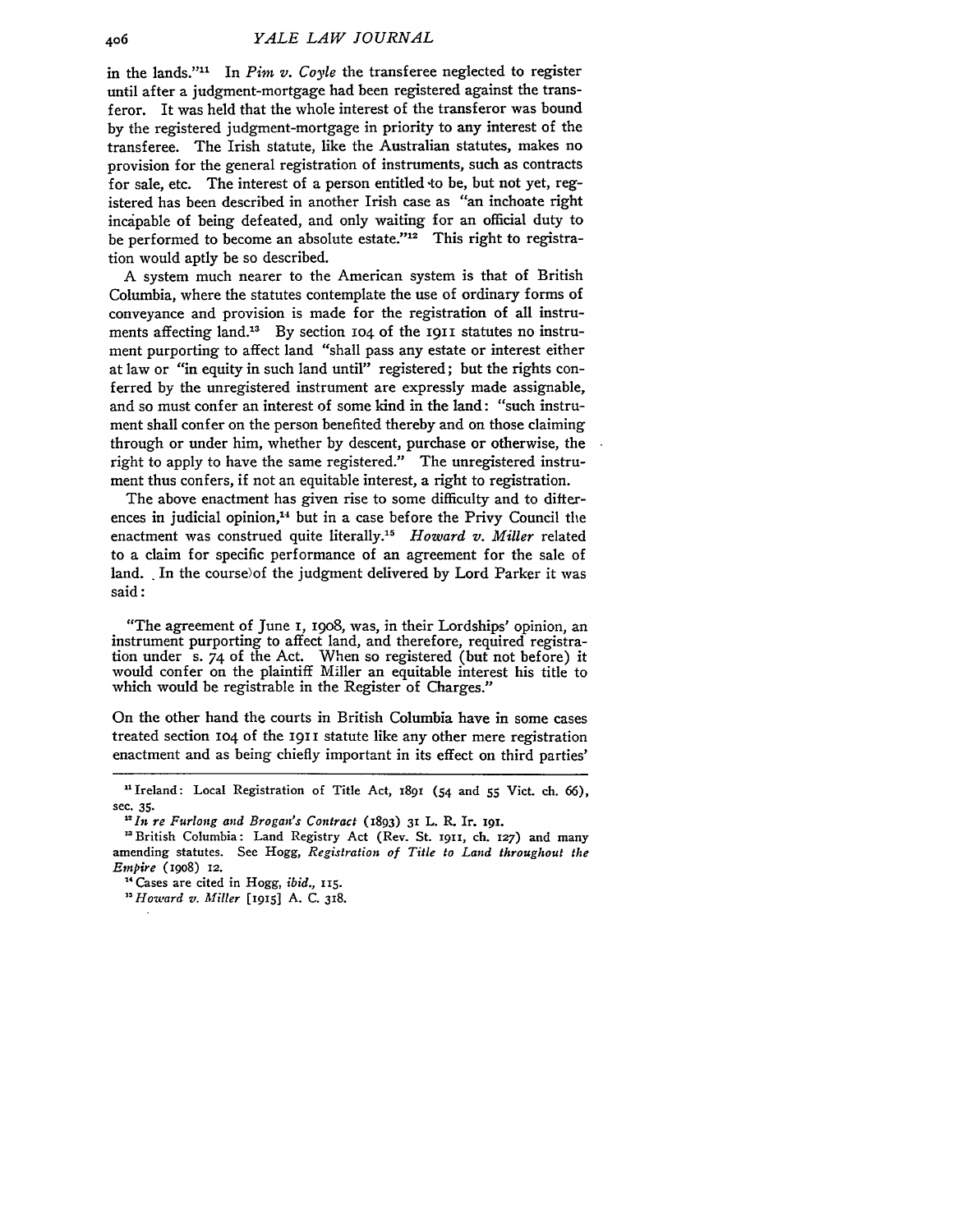rights. For instance, it has been held that a purchaser under a conveyance not yet registered can claim compensation for injury to the land, notwithstanding section  $104$ :

"He was, as between himself and his vendor, the equitable owner **of** the land when the damage was-done, and who, as between himself and his vendor, was the one injured, and who, before taking these proceedings, perfected his title **by** getting in the legal estate and complying with sec. **IO4."'1**

So a conveyance made **by** way of security, when registered, was held prior in interest to a creditor's deed of assignment executed after but registered before the conveyance; on registration the conveyance was held to relate back to the date of execution.<sup>17</sup>

The cases cited-and particularly those under the British Columbia statutes, support the view that, where statutory instruments are not provided for, an instrument in the ordinary form of a deed would not, until registered, pass any estate, legal or equitable. If that be so, then a formal deed of conveyance or mortgage would have no greater effect than a mere contract or agreement under hand. In the words of another judgment of the Privy Council<sup>18</sup>-"no instrument is effective to convey any estate in land unless it is registered, and therefore the effect of the instrument rested in contract until registration." If it be said that even under a contract for sale the purchaser would have an equitable estate, the answer is that a contract for sale would equally fail to "affect the title" until registered, so that in the end mere agreements and formal conveyances would be on the same footing-they would all "rest in contract" until registered, and the interest they would confer would be best described as a right to registration, assignable and carrying with it many of the attributes of an equitable interest. Although an interest in the land, it would not properly speaking be the ordinary equitable estate or interest of English law. Possibly statutes made as the American and British Columbia statutes-requiring all instruments affecting land to be registered-have gone much farther than the Australian statutes in abrogating the equitable estate of English law, and have approximated to the doctrine of the civil law as illustrated in South Africa. The following extract from a **judg**ment of the Privy Council shows the difference between English and Roman-Dutch law:

"It is true that **by** the law of Natal a purchaser of land, though he may have paid the price, is not until regular legal transfer (which includes

*IT Westfall v. Stewart* (19o7) **13** B. **C.** R. **iii.**

*"Loke Yew v. Port Swettenham Rubber Co.* **[1913]** A. C. 491. 500--under the Federated Malay States statute, which goes to extreme lengths in prohibiting non-statutory assurances.

*<sup>&</sup>quot;Re North Vancouver City & Jackson* **(1914,** B. **C.** Ct. **App.) 27** West. L. R. 456.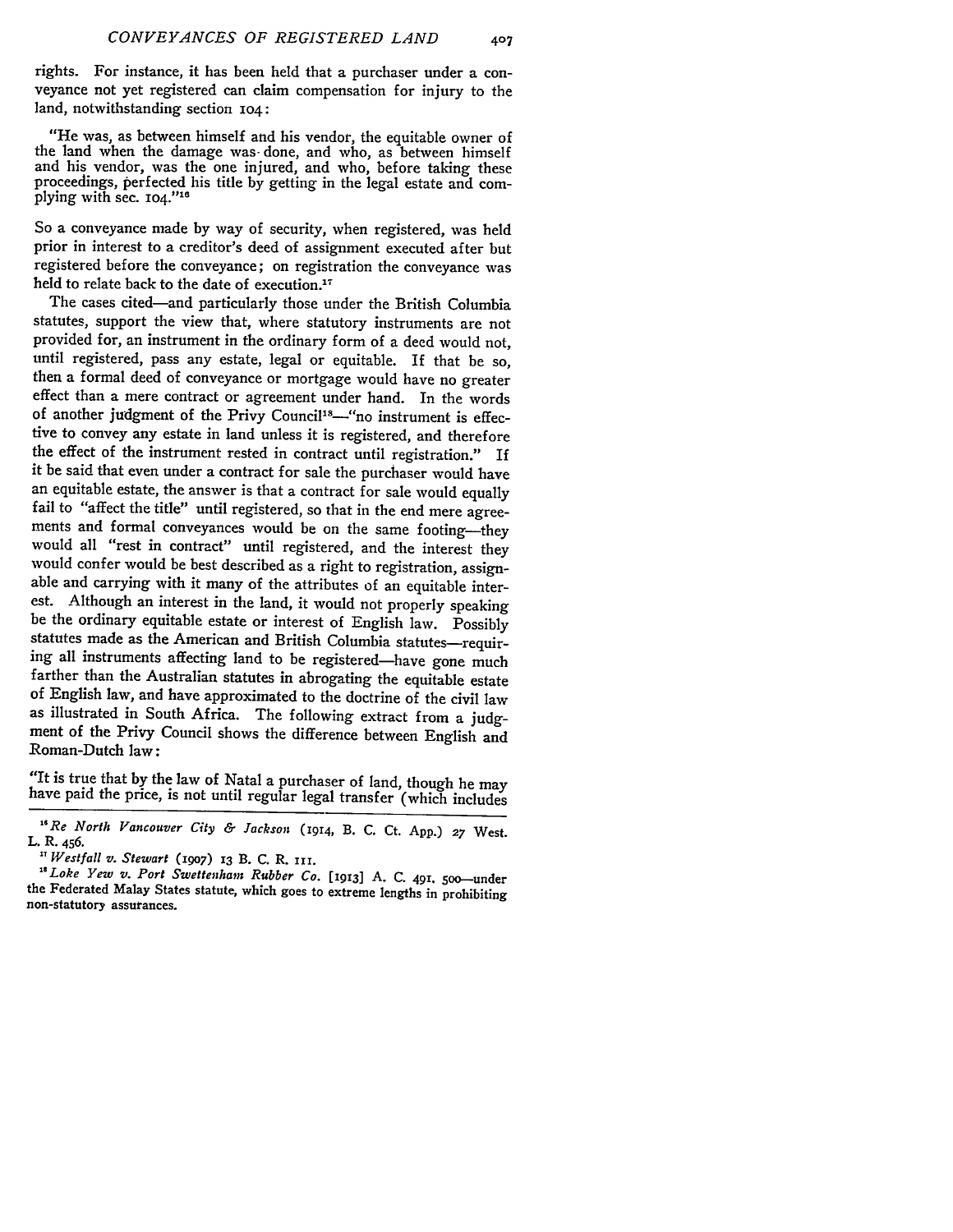registration) the owner of the land, but is only one who has a claim against the vendor. To speak of him as the true owner in the language of an English Court of Equity, though the expression may be used in speech for brevity's sake, is not correct  $\ldots$  he is a creditor of a very special kind-one who, in the absence of other claimants, has a right to demand the very property in dispute."'<sup>19</sup>

The change in the form and theory of mortgages is one of the most considerable of all the changes made by systems of registration of title under which provision is made for the compulsory use of statutory instruments. The statutory mortgage, thus introduced, takes the place of the old sham conveyance of English law, and operates as a charge on the land with statutory powers in the mortgagee for enforcing his security. It is, however, "now generally recognized under the English system, although old forms are still used, that the real owner of the land is the mortgagor, and the mortgage is a mere security for the debt or obligation."<sup>20</sup> In those systems of registration which have not introduced the statutory mortgage the "real ownership" of the mortgagor and the "mere security" of the mortgage by conveyance seem necessarily to be recognized in an even stronger degree than in ordinary English law. It has been said of the British Columbia system: "A clear line of demarcation has been drawn between ownership of the fee and of a charge,"<sup>21</sup> and the statutes do in point of fact treat all mortgages as charges only and not as conveyances of the ownership of the land.

Nevertheless the continued use of the English form of mortgagea mere sham conveyance—must necessarily cause difficulty in a system of registration of title. The systems that contemplate the use of the ordinary mortgage in fee are also the systems that require all instruments to be registered, so that the considerations applicable to contracts for sale and conveyances, already referred to, will also apply to mortgages so long as these remain unregistered. Until registration they "rest in contract," and take effect as agreements only and not as true mortgages giving rights *in* re; an unregistered mortgage-to adopt the language of another Privy Council judgment which seems applicable--"is valueless as a transfer or burdening instrument, but it is good as a contract." $22$ 

The effect of the registration and the operation of the registered mortgage is another matter altogether. The mortgage then takes effect as a "burdening instrument," and the question to determine is how far the registered ownership of the mortgagor is interfered with,

*<sup>&</sup>quot; Crowly* v. *Bergtheil* [1899] A. C. 374, **390, 391.**

*<sup>&</sup>quot;Mutual Life Ins. Co. v. Douglas* (1918, Can.) 57 S. C. R. 273.

*<sup>&#</sup>x27;Bank of Hamilton v. Hartery* (1918, Can.) 3 Weekly West. **L 551.**

*<sup>=</sup>Haji Abdul Rahinan v. Mahomed Hassan* [1917] A. C. 209, 215, a case on the Federated Malay States statutes.